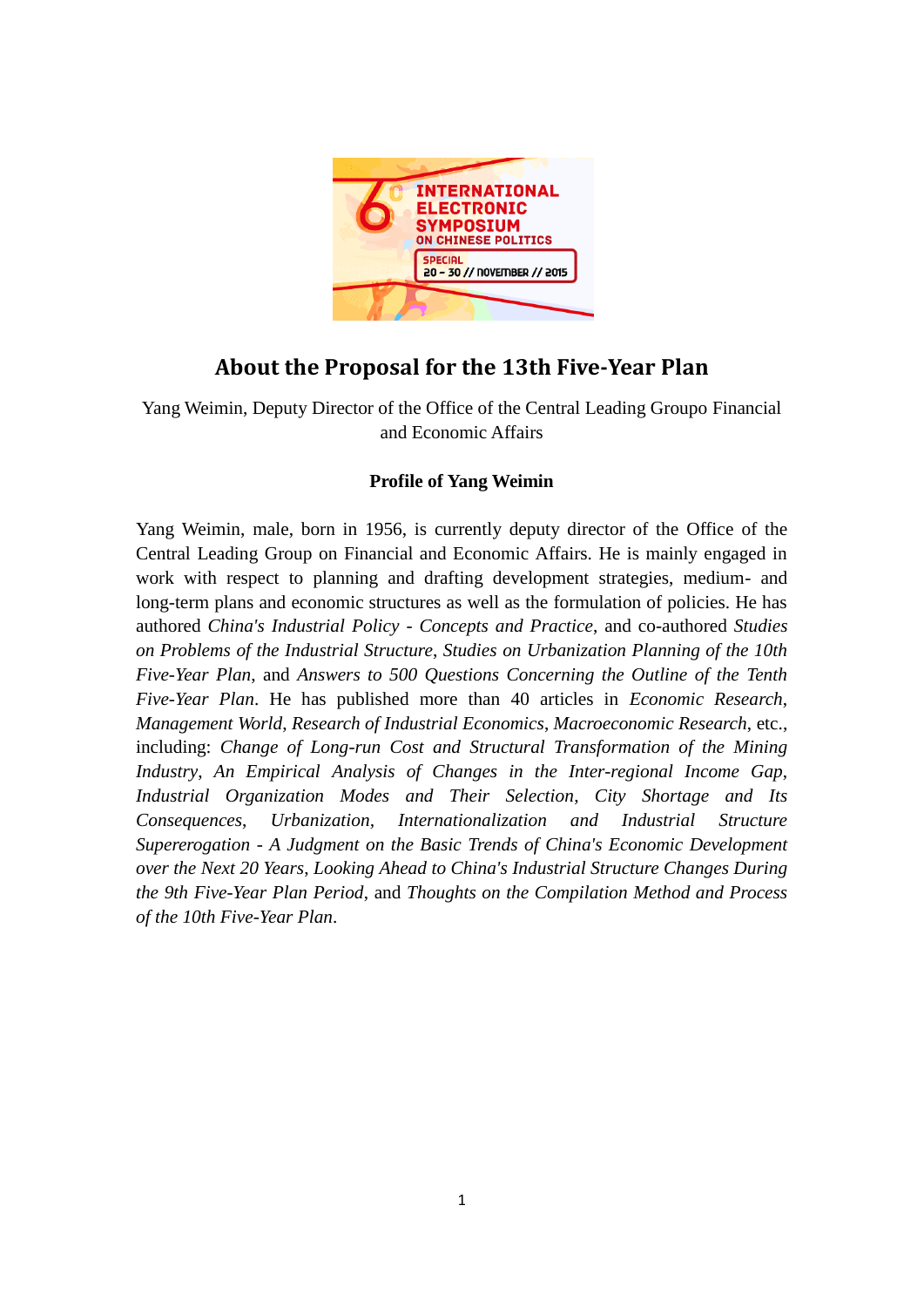# **About the Proposal for the 13th Five-Year Plan**

The *Proposal of the CPC Central Committee for the Formulation of the 13th Five-Year Plan for National Economic and Social Development* (hereinafter referred to as the "Proposal") was adopted on the fifth plenary session of the 18th CPC Central Committee. Apart from the economic recovery period from 1949 to 1952 and the economic adjustment period from 1963 to 1965, a total of 13 five-year plans have been formulated since 1953 when the first five-year plan was prepared. It is an important agent to Chinese economic success to persist in formulating and implementing those five-year plans.

Every five-year plan defines the economic and social development targets and clarifies the tasks and measures to be taken before it is carried out in an orderly manner. Results show that all of them have been implemented well enough to have targets accomplished. Taking the 12th Five-Year Plan that is drawing to a close for example, 28 major indicators so defined can be successfully accomplished at large as shown in the current situation. **GDP growth**, for instance, was targeted at 7%. Its average growth was 8.0% from 2011 to 2014, and this year saw a growth rate of 7% or so. The average growth of GDP for the five years was 7.8% while that for the world in the same term was 2.5%. GDP grew to 63 trillion yuan (10.4 trillion USD) in 2014 while per capita GDP reached 7,800 USD for a population of 1367 million. The **registered urban unemployment rate** was set at 5%, but actually always stayed at 4.1% or so in recent years. The proportion of **service sector** to GDP was set at 47%, but raised to 51.4% from January to September this year. The proportion of **R&D expenditure** to GDP was targeted at 2.2% but lifted to 2.05% in 2014. The **energy consumption per unit of GDP** was projected to drop by 16% but had reduced accumulatively by 13.4% for the first 4 years. **Chemical oxygen demand (COD) and sulfur dioxide (SO2)** emissions were set to drop by 8% but now have accumulatively declined by 10.1% and 12.9% respectively, while **ammonia nitrogen and nitrogen oxides** were planned to drop by 10% but have accumulatively fallen by 9.8% and 8.6% respectively. The annual growth of **urban and rural incomes** was set above 7% but had come to 9.5% in the first 4 years. The disposable personal income of urban residents grew by 7.9% while per capita netin come of rural residents increased by 10.1% on a yearly basis.

In the following, I'd like to make a brief introduction to four aspects of the Proposal for the 13th Five-Year Plan, such as formulation process, basic logic, main goal and five conceptions.

#### **I. Formulation Process**

A key plan formulated at the critical stage of China's development, the 13th Five-Year Plan is not only the final one formulated at the stage of completing the building of a moderately prosperous society in all respects, but also the first one marking China's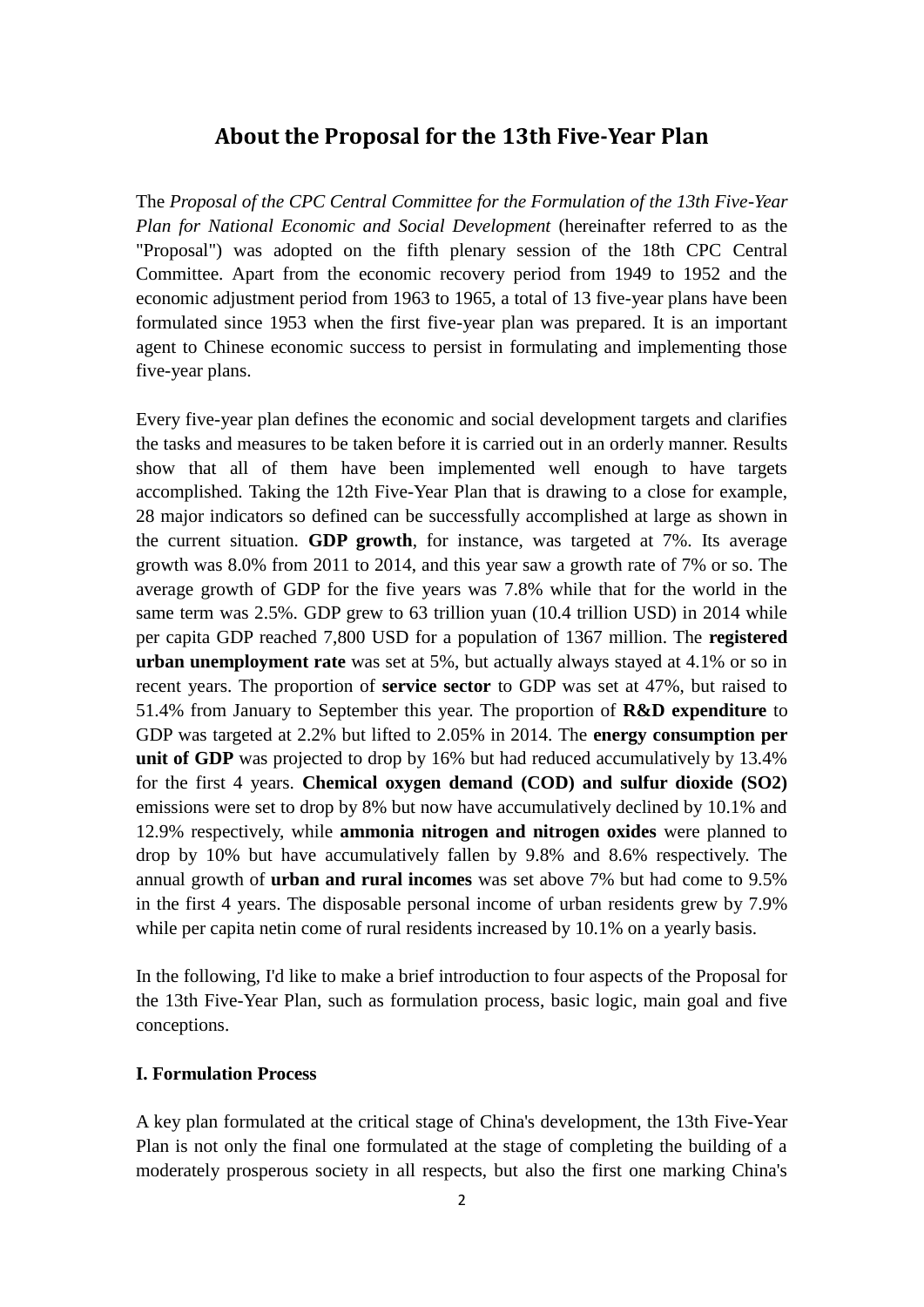development into the "new normal".

The Central Committee of the CPC has attached great importance to its formulation, which was launched in January 2015. A drafting group was set up subsequently in February with General Secretary Xi Jinping as its head, and Premier Li Keqiang and Vice Premier Zhang Gaoli as its deputy heads.

The drafting group was made of a collection of heads of departments and top experts in various areas. A total of 31 key research topics were arranged and 117 special reports were formed after revised and improved by soliciting opinions from various regions and departments within the Party. The National Development and Reform Commission also made efforts to seek opinions for the formulation of the 13th Five-Year Plan, and received a lot of suggestions from the private sector. After more than a dozen modifications, the Proposal was submitted to the fifth plenary session of the 18th CPC Central Committee for deliberation and fully discussed during the meeting.

The formulation process may be said to be a process in which collective wisdom is pooled, public opinions are solicited and embodied and decisions are made in a scientific and democratic way.

## **II. Basic Logic**

First, China already has an established and unchangeable goal, namely, completing the building of a moderately prosperous society in all respects, which must be accomplished and allows no retreat. All aspects of the 13th Five-Year Plan have to concentrate around how to realize this pre-set goal.

Second, while the goal is established, the situation is changing. It is an objective and unalterable reality that there are new changes in the domestic and international situations facing the 13th Five-Year Plan.

Third, with a pre-set goal and changed situations, what can we do? We are constantly reminded by economic operation in recent years, especially in the past two years, that the traditional developmental approaches in the "old normal" cannot be sustained already. Meanwhile, the economic environment of the world for the next few years will be quite different from that during the 12th Five-Year Plan period, and corresponding adjustment is needed as a result. To guide the "new normal", a breakthrough should be made in conception to usher in new developmental ideas before new developmental approaches are established.

### **III. Main Goal**

Targets set forth in the 13th Five-Year Plan are all concentrated around the general goal of completing the building of a moderately prosperous society in all respects. And I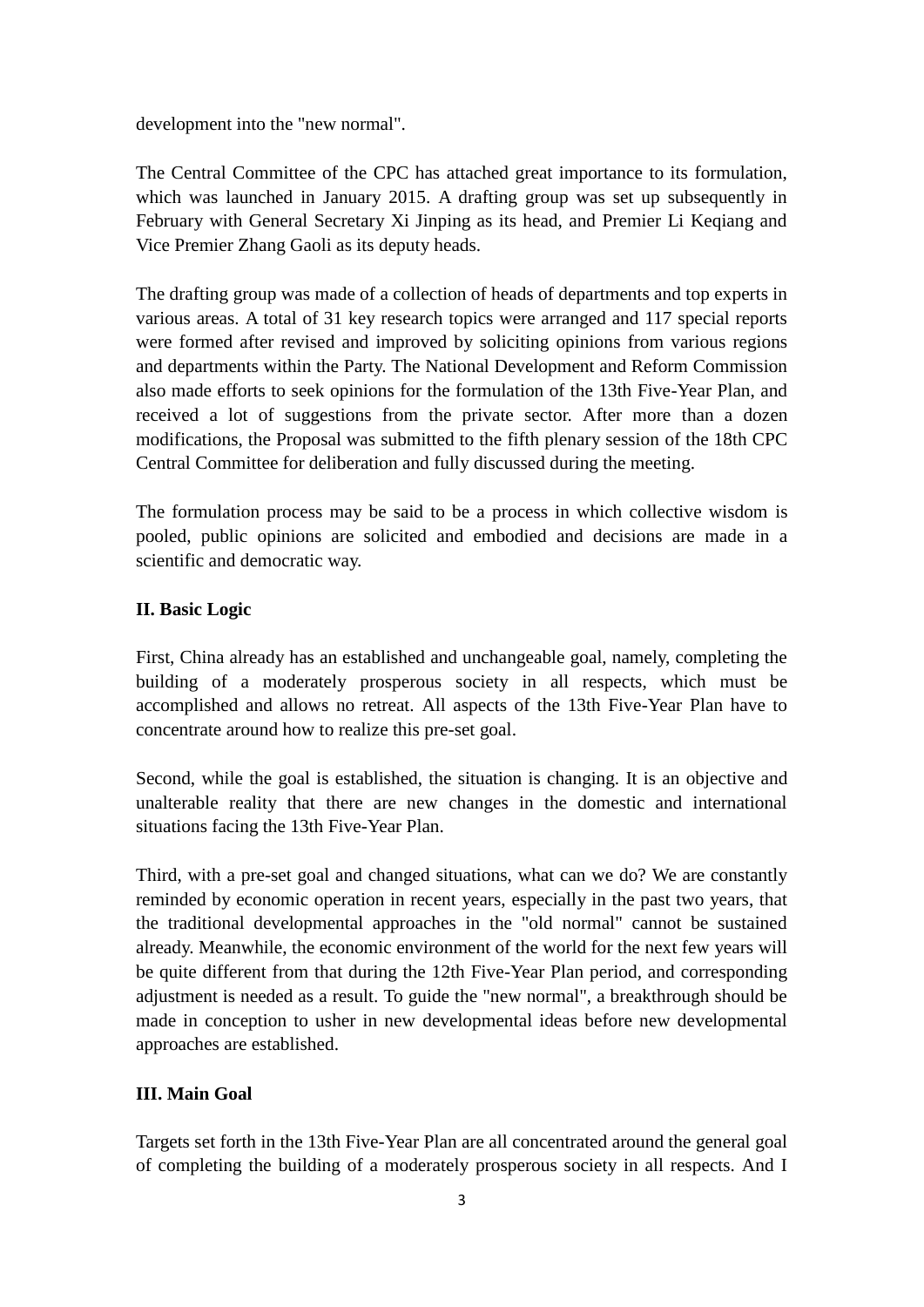would like to highlight how to understand it in the following part.

**First, a moderately prosperous society in an all-round way is a society in which coordinated progress is made in economic, political, cultural, social, and ecological fields.** It is not merely a goal concerning economic development and the people's livelihood and it should therefore not be construed as economic development in the pure sense of the term. It covers the overall layout of China's modernization program with respect to economic, political, cultural, social, and ecological fields. It refers to a society in which more progress is made in the economy, democracy and rule of law is sounder, culture is further enriched, social harmony is fostered, the people lead a better life and the overall ecological environment is improved. Based on this consideration, targets set forth by the Proposal include the following. **Economy should be kept growing at a medium-to-high speed**, and on the basis of making China's development much more balanced, coordinated and sustainable, we should double its 2010 GDP and per capita income for both urban and rural residents by 2020. Noticeable increase should be registered in the investment efficiency, business efficiency and the proportion of service sector to GDP, and consumption should contribute much greater to economic growth. **The overall caliber of the population and the moral and ethical standards of the whole society should be significantly raised** and the cultural sector should become a pillar of the economy. **The ecological and environmental quality should be overall improved**, and energy and water consumption, land for construction, carbon emissions should be effectively controlled, with a significant reduction in emissions of major pollutants; **institutions in all sectors should be more mature**, etc.

**Second, a moderately prosperous society in an all-round way is a society in which the whole body of the people is benefited.** A moderately prosperous society in an all-round way should cover its entire people, for China's development is a people-centered one, which is repeatedly stressed by President Xi Jinping as one of his governance thoughtsand the top one of the six principles for the formulation of the Plan. All efforts made by the CPC and Chinese government are for the benefit of the people. China's determination to complete the building of a moderately prosperous society in an all-round way is nothing but to benefit all its people of different incomes, regions and ethnic groups. No ethnic group or individual will be left behind. To this end, the Proposal sets forth the targets of "overall raising the people's living standards and quality", including relatively full employment, sound public service systems with respect to employment, education, culture, social security, healthcare and housing, and of the equalization of basic social services. Important progress should be made in modernization of education, and schooling years of working-age population should be significantly increased. The income gap should be narrowed down and the proportion of middle-income population should increase. Poverty-stricken population in rural areas should be lifted out of poverty as specified by the current standards of China, etc.

#### **Third, a moderately prosperous society in an all-round way is a society lying**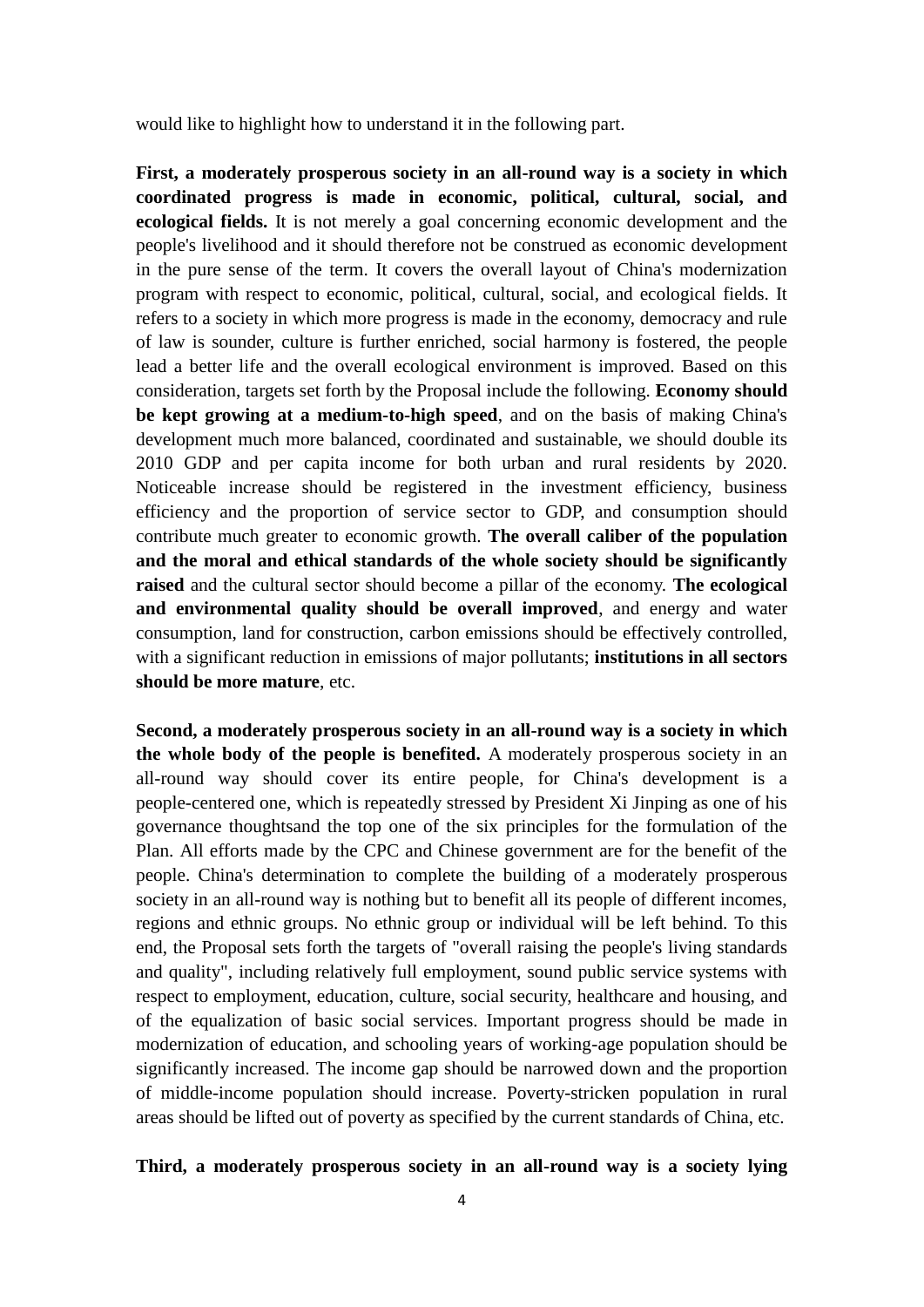**somewhere between a subsistence society and an affluent society.** A moderately prosperous society in an all-round way falls into the category of middle-income countries on the whole. By 2020 when this goal is achieved and per capita GDP is over 10,000 USD, China will remain a developing country rather than a high-income country. As far as the income structure is concerned, the proportion of middle-income group to the total population will increase significantly while the low-income group will still account for a considerable proportion.

**Fourth, a moderately prosperous society in an all-round way is not a moderately well-off one in its usual sense.** Although China tries its best to address the problem of imbalanced and uncoordinated development, it never means that every one of its population of more than 1.3 billion has the same conditions of living, nor each region will enjoy the same development level, nor per capita GDP of different regions will be the same, nor the income of urban and rural residents will stay at the same level when the building a moderately prosperous society in an all-round way is completed by 2020. The balance is always a relative state while imbalance is the absolute one.

### **IV. Five Conceptions and Their Key Tasks and Measures**

The Proposal requires the establishment of five conceptions of development, that is, innovative, coordinated, green, open and sharing. Such five conceptions are the highlights sustaining this Proposal and clarify the five approaches to completing the building of a moderately prosperous society in all respects.

**First, innovative development.** Innovation is the primary force to drive development. It carries wide connotative meanings, including innovation in theory, institution, technology and culture. As far as the driving force of economic growth is concerned, it means scientific and technological innovation. Innovative development is put forth in response to the fact that the driving force of economic elements declines noticeably nowadays while the new primary force for growth remains to be further enhanced. The strategy of innovation-driven development will be implemented to make innovation a major engine for economic growth. Comprehensive innovation is needed whether to foster a new driving force or to activate the old one. Development should be based on innovation, and efforts should be made to facilitate the industrialization and commercialization of innovative achievements so as to form new growth points.

**Second, coordinated development.** It is targeted at solving the problem ofimbalanced, uncoordinated and incomprehensive development, by pooling efforts to shore up "weak spots" and boosting the coordination of development. The basic requirement of completing the building of a moderately prosperous society in all respects lies in "comprehensiveness". Therefore efforts should be made to facilitate the coordinated development between urban and rural areas, economy and society, material civilization and spiritual progress, economic construction and national defense construction as well as that between the "Four Modernizations".